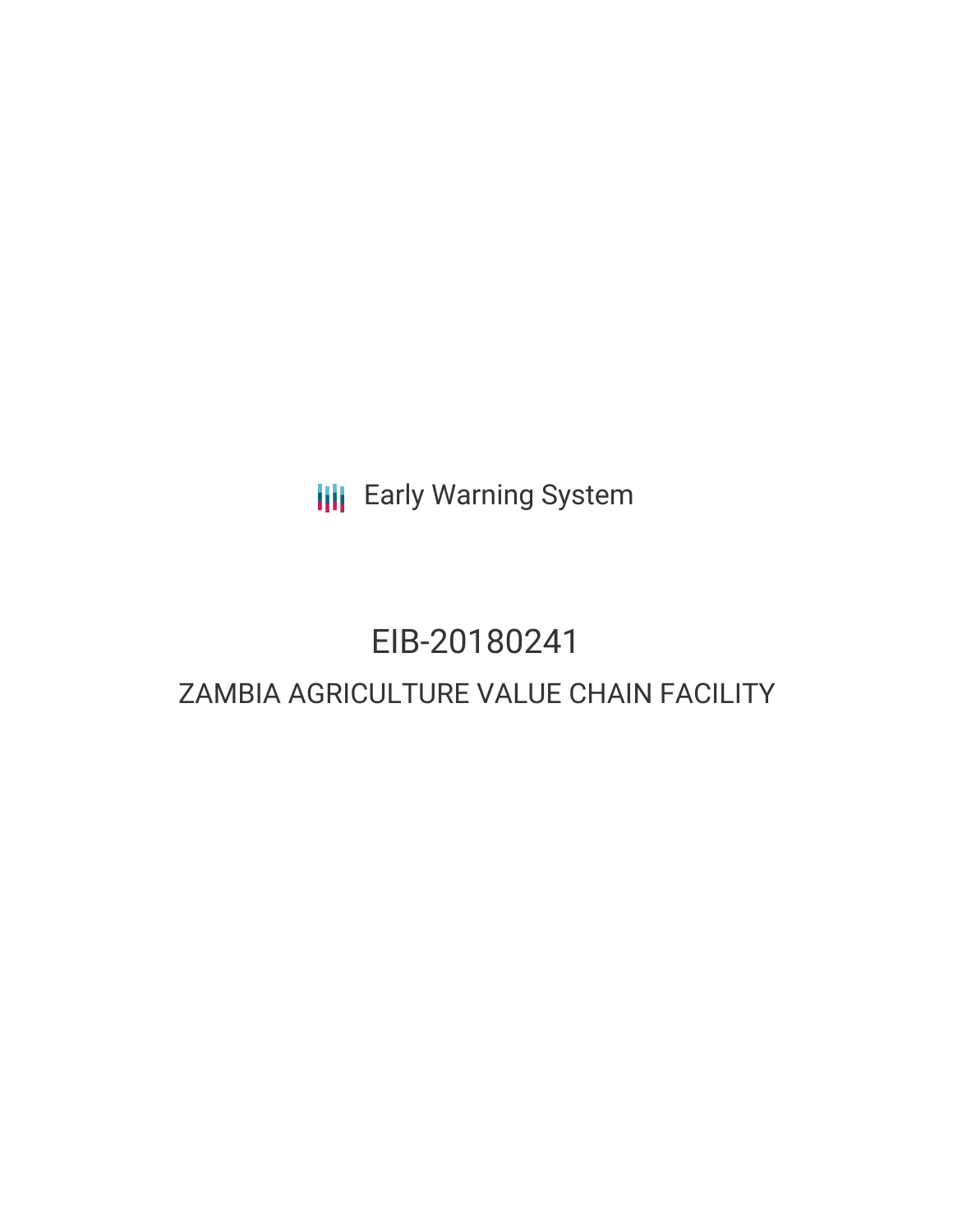

### **Quick Facts**

| <b>Countries</b>               | Zambia                            |
|--------------------------------|-----------------------------------|
| <b>Financial Institutions</b>  | European Investment Bank (EIB)    |
| <b>Status</b>                  | Proposed                          |
| <b>Bank Risk Rating</b>        | U                                 |
| <b>Borrower</b>                | ACCEPTABLE BANK(S)                |
| <b>Sectors</b>                 | Agriculture and Forestry, Finance |
| <b>Investment Type(s)</b>      | Loan                              |
| <b>Investment Amount (USD)</b> | $$50.47$ million                  |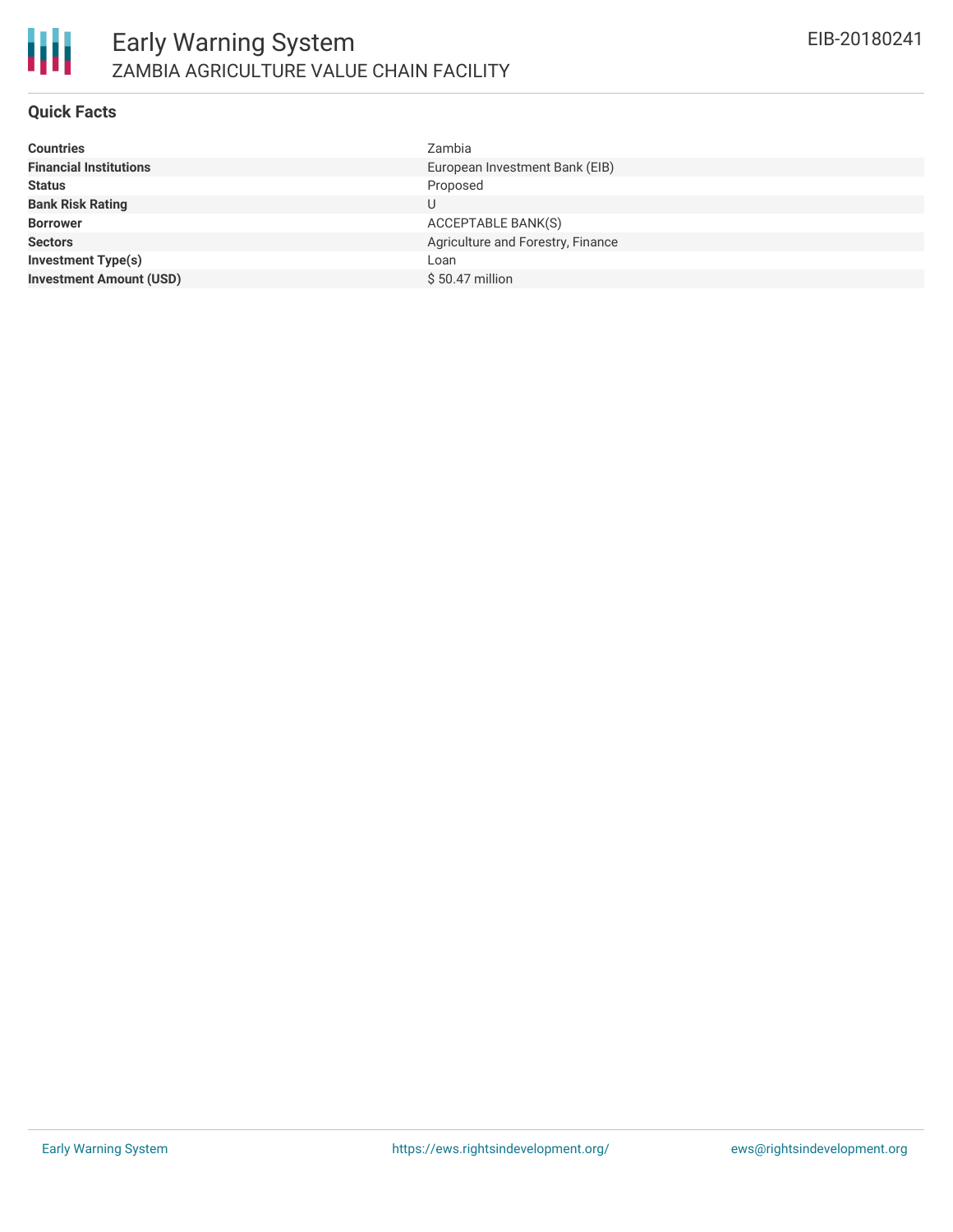

# **Project Description**

According to bank documents, the project comprises an intermediated facility for on-lending to eligible private agri-food sector investments in Zambia.

This project aims to support the access to finance for private sector entities - mainly small and medium-sized enterprises (SMEs) - carrying out agriculture value chain projects.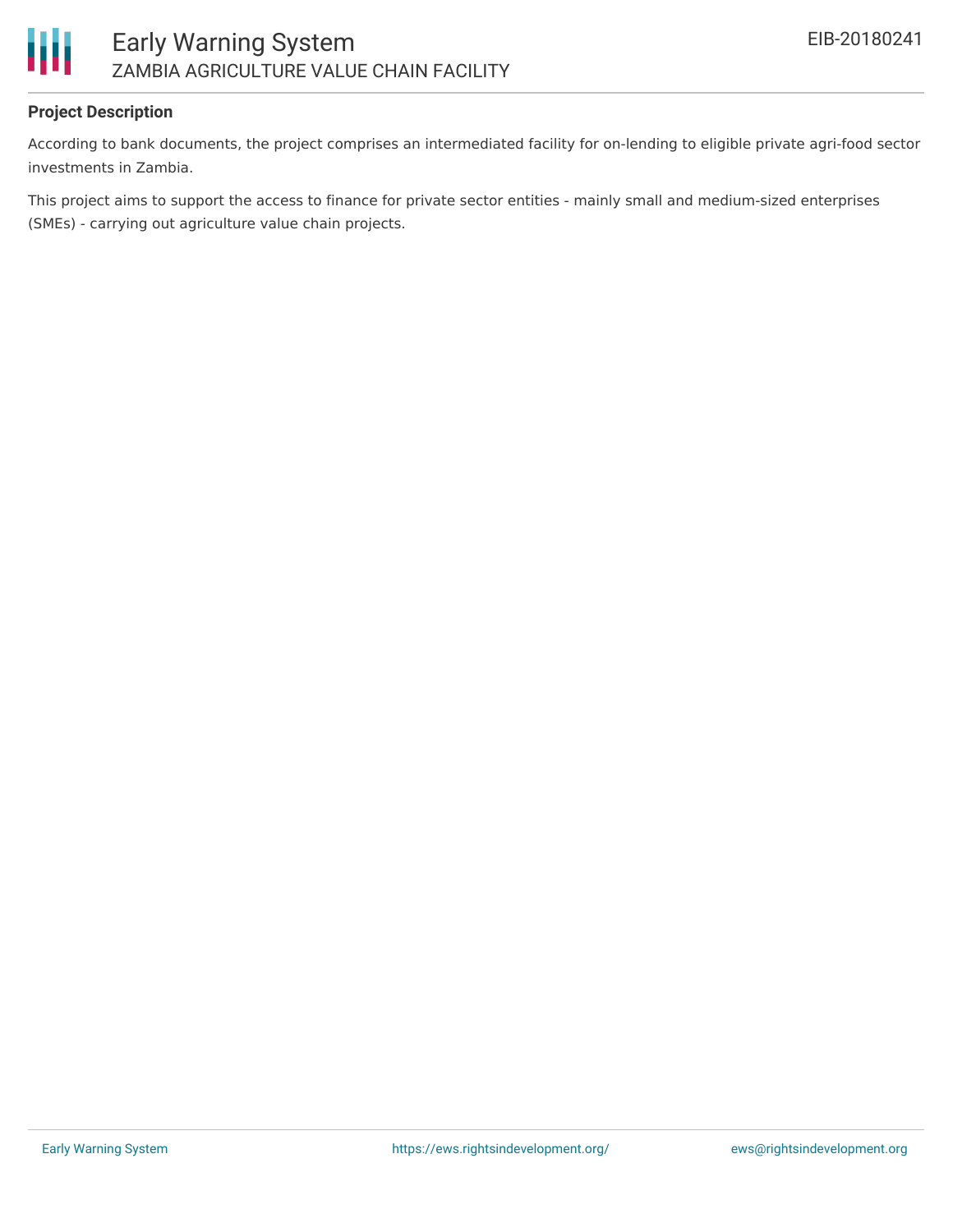

## **Investment Description**

European Investment Bank (EIB)